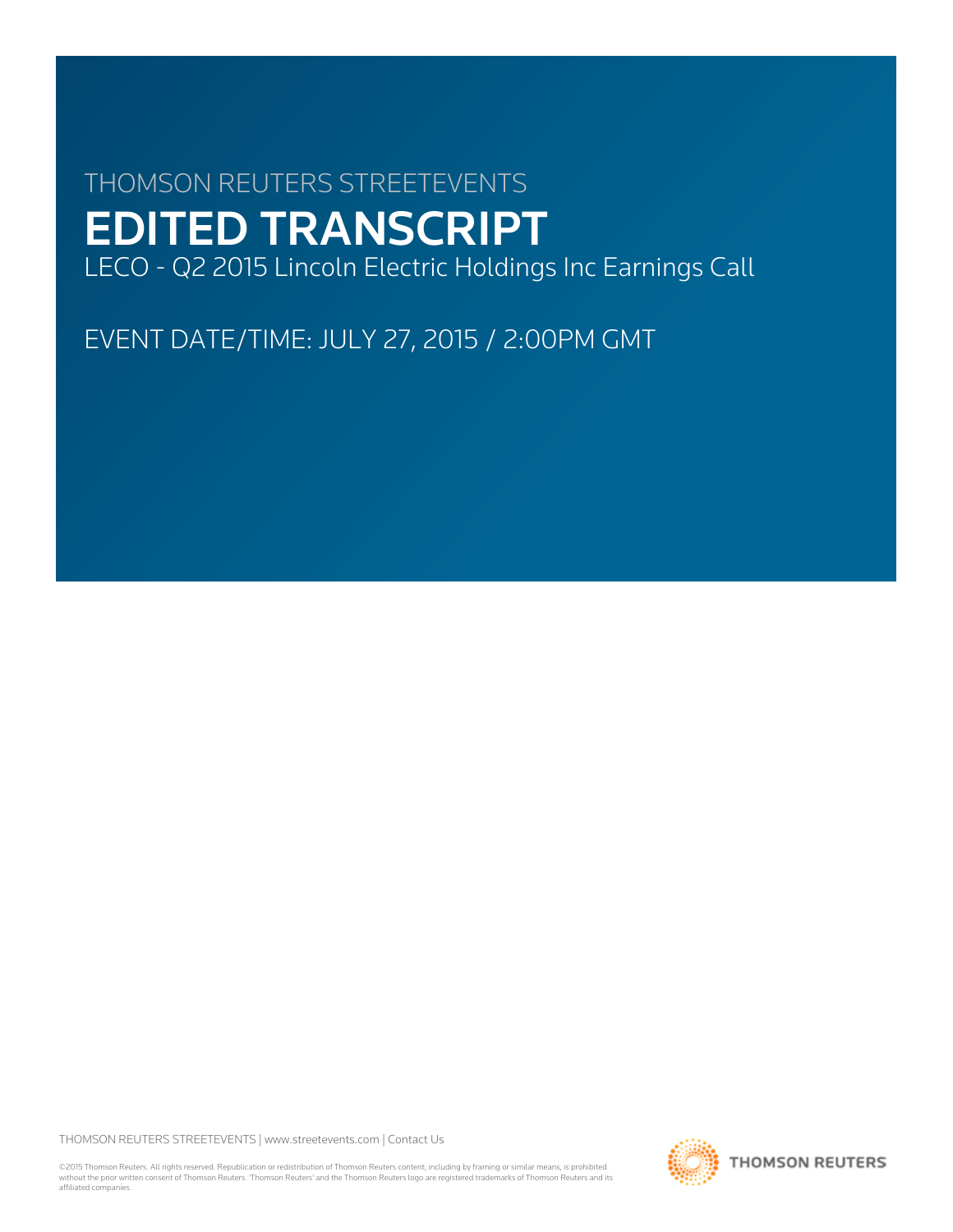# **CORPORATE PARTICIPANTS**

**[Amanda Butler](#page-1-0)** Lincoln Electric Holdings, Inc. - Director, IR **[Chris Mapes](#page-2-0)** Lincoln Electric Holdings, Inc. - Chairman, President, and CEO **[Vince Petrella](#page-3-0)** Lincoln Electric Holdings, Inc. - EVP, CFO, and Treasurer

# **CONFERENCE CALL PARTICIPANTS**

**[Matt McConnell](#page-5-0)** RBC Capital Markets - Analyst **[Schon Williams](#page-6-0)** BB&T Capital Markets - Analyst **[Mark Douglass](#page-7-0)** Longbow Research - Analyst **[Joe O'Dea](#page-8-0)** Vertical Research Partners - Analyst **[Walter Liptak](#page-9-0)** Global Hunter Securities, LLC - Analyst **[Stanley Elliott](#page-10-0)** Stifel Nicolaus - Analyst **[Liam Burke](#page-12-0)** Wunderlich Securities, Inc. - Analyst **[Justin Bergner](#page-13-0)** Gabelli & Co. - Analyst

# **PRESENTATION**

#### **Operator**

Greetings, and welcome to the Lincoln Electric 2015 second-quarter financial results conference call. At this time all participants are in a listen-only mode, and this call is being recorded.

<span id="page-1-0"></span>It is now my pleasure to introduce your host, Amanda Butler, Director of Investor Relations. Thank you. You may begin.

# **Amanda Butler** - Lincoln Electric Holdings, Inc. - Director, IR

Thank you and good morning, everyone. Welcome to Lincoln Electric's 2015 second-quarter conference call. We released our financial results for the quarter earlier today, and you can find our release and this call's slide presentation on the Lincoln electric website a LincolnElectric.com in the Investor Relations section.

Joining me on the call today is Chris Mapes, Lincoln's Chairman, President and Chief Executive Officer; and our Chief Financial Officer, Vince Petrella. Chris will begin the discussion this morning with an overview of the quarter, and Vince will cover the numbers in more detail as well as our uses of cash.

Following our prepared remarks, we will take your questions.

Before we start our discussion, please note that certain statements made during this call may be forward-looking, and actual results may differ materially from our expectations due to a number of risk factors. A discussion of some of the risks and uncertainties that may affect our results are provided in our press release and in our SEC filings on Forms 10-K and 10-Q.

In addition, we discuss financial measures that do not conform to US GAAP. A reconciliation of non-GAAP measures to the most comparable GAAP measures is found in the financial tables in our earnings release.

With that, I will turn the call over to Chris Mapes. Chris?

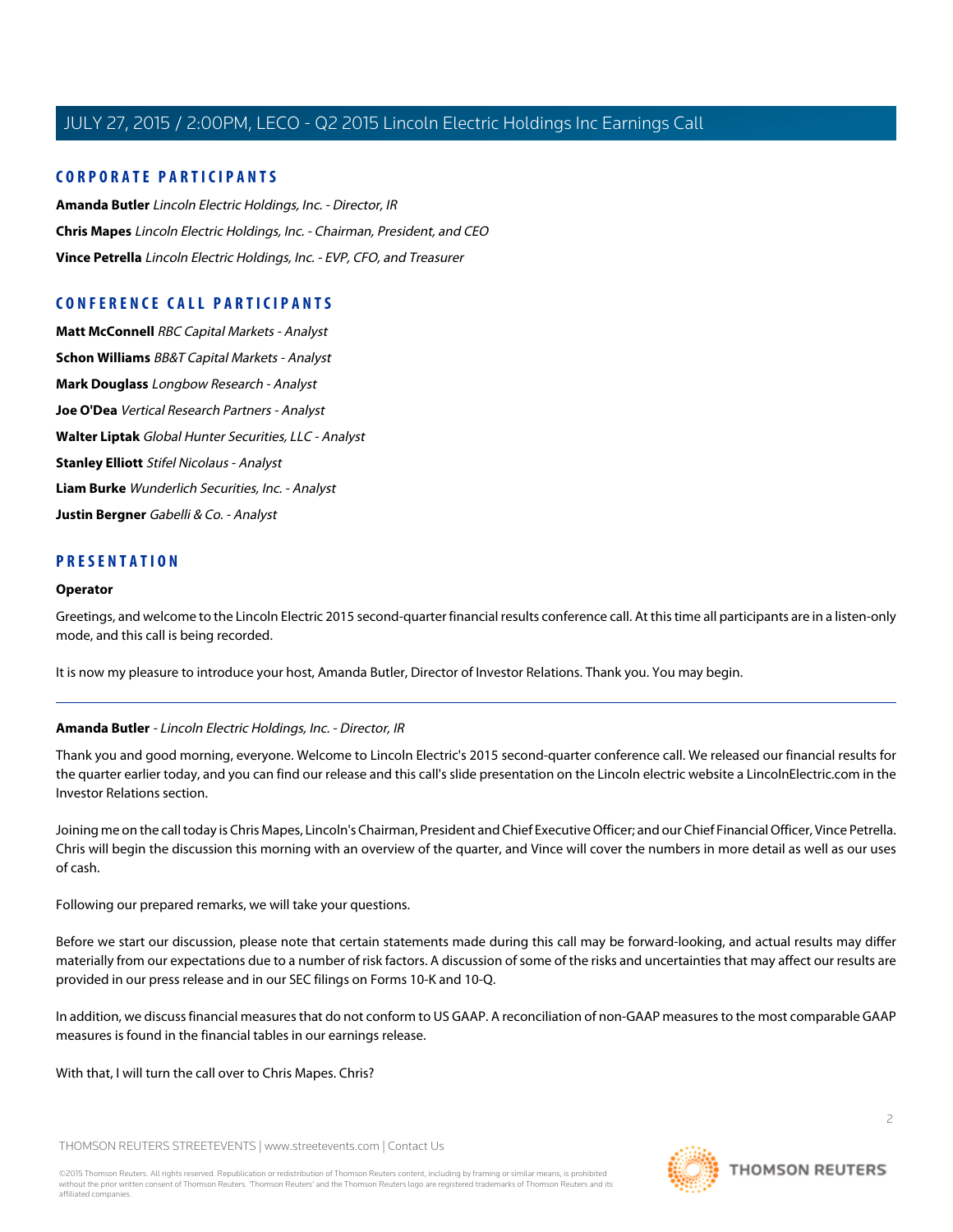# <span id="page-2-0"></span>**Chris Mapes** - Lincoln Electric Holdings, Inc. - Chairman, President, and CEO

Thank you, Amanda. Good morning, everyone. The business navigated through challenging market conditions in the second quarter. The impact of a strong US dollar on our US exports, a contraction in oil and gas, and general slowing in industrials, offset the benefits we achieved from our diversified end market exposure, broad portfolio of solutions, and operational excellence initiatives. We recognized these challenges early and deployed cost reduction initiatives mid-quarter to start to align our cost structure with soft market conditions in an effort to sustain our profit margin, cash flow generation, and return performance.

We did this while continuing to reinvest in innovation in our various commercial programs. We believe these efforts will allow Lincoln Electric to better capitalize on opportunities when demand trends improve, and help us achieve our longer-term 2020 Vision and Strategy goals.

Looking at the quarter in a bit more detail, second-quarter sales declined 8.8% to \$665 million. Excluding foreign exchange, second-quarter sales decreased 2.9%, primarily from 6.5% lower volumes, which offset positive price and solid performance from our 2014 Easom Automation acquisition. Our lower volume performance was primarily from a sharp 27% decline in our US exports, a 20% decline in oil and gas sector demand, and weakness in our Asia-Pacific region, specifically in Australia's mining industry and in China, where we continue to reposition the business.

Lower volumes impacted both our reported and adjusted operating income and margin performance. Our second-quarter adjusted operating income margin of 14.7% declined 130 basis points on a challenging year-over-year comparison against a record 16% 2014 operating income margin.

Earnings per share declined in the quarter, with adjusted EPS down 5.9% to \$0.95. While share repurchases contributed \$0.06 to EPS, unfavorable foreign exchange reduced EPS by \$0.04.

Return on invested capital remained steady year-over-year at 18.9% and we generated solid cash flow from operations from working capital improvements. We feel that our year-over-year and sequential improvement in working capital to sales ratio demonstrates the organization's ability to maintain focus and respond rapidly to dynamic conditions.

We returned 100% of cash flow from operations to shareholders through share repurchases and dividends. And we remain committed to our full-year 2015 share buyback goal of \$400 million.

Moving on to slide 4 and a bit more detail about our end markets. Even in a challenging environment, we did recognize growth in certain areas. Our global automation portfolio continued to generate solid double-digit growth rates, with strong demand for Lincoln's leading automated pipe and structural solutions.

Looking geographically, while North America volumes were impacted by a sharp decline in US exports and oil and gas, domestic sales performance was steady on a year-over-year basis. We achieved this steady performance as growth in transportation, ship building, non-residential construction, general fabrication, and pipe mills helped offset lower domestic activity in oil and gas and heavy fabrication.

And while European volumes were impacted by lower oil and gas activity across northern Europe, Russia, and the Middle East, we saw double-digit growth in certain Southern European countries. South America and our Asia-Pacific markets remain challenged on weakening macroeconomic conditions. However, we did achieve good growth across most of Southeast Asia.

Harris achieved volume growth in the quarter on solid equipment demand related to strength in the residential construction sector and demand in refrigeration. They also benefited from continued improvement in the retail and wholesale channels.

Moving to slide five. In this environment we are focused on our strategic growth initiatives, achieving continuous improvement in our operations, and aligning costs to current conditions. I'm pleased to report that we are progressing well across each area and are starting to leverage many of the benefits from our efforts. As automation, alloys and aluminum demand remains strong, we continue to invest in these areas. And we remain on track with our key R&D and commercial activities, which we will be showcasing later this year at FABTECH in Chicago.

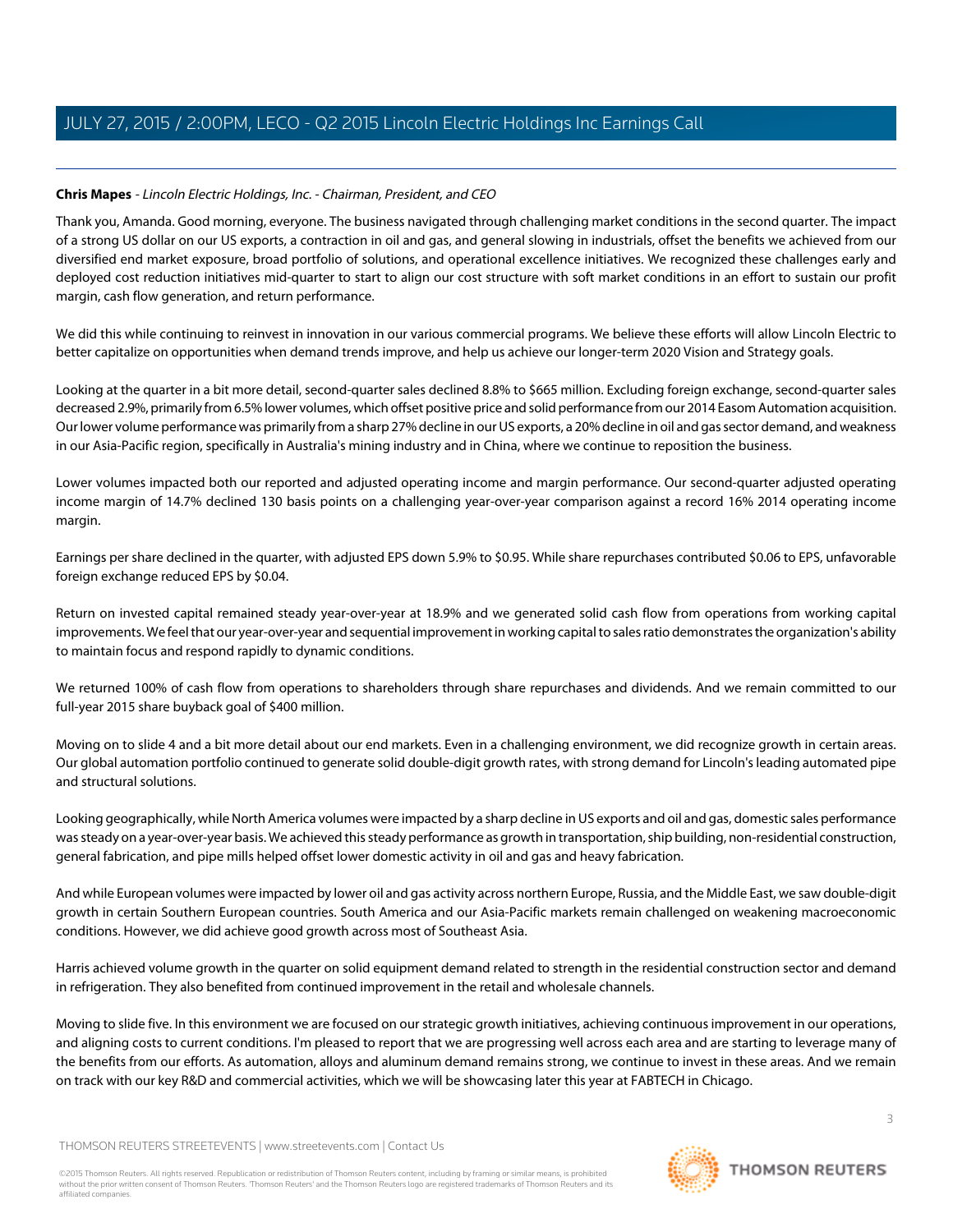Near-term, we will continue to execute on our cost reduction actions. Our capital expenditure program has been prioritized to investments that are revenue accretive or will reduce operating costs.

In Europe, we are continuing to optimize our business by ensuring that we will have the correct alignment of staff and operating assets to capitalize on attractive growth applications. And in Asia and South America, we are continuing to invest in teams and technology platforms that will differentiate Lincoln Electric's solutions from local providers, and capitalize on our technical engineering expertise. These are very attractive targeted opportunities for Lincoln Electric long-term, and we will continue to invest in these strategies to serve those markets.

Before I pass the call to Vince, I'd like to emphasize that we are confident in our organization's ability to manage through what we believe will be a challenged macroeconomic environment in 2015. We are confident in the execution of our strategy and our ability to drive long-term value and improve returns for all of our stakeholders.

<span id="page-3-0"></span>And now I will pass the call to Vince.

# **Vince Petrella** - Lincoln Electric Holdings, Inc. - EVP, CFO, and Treasurer

Thank you, Chris. Turning to slide 6, you'll see that our consolidated sales decreased 8.8% compared with the second quarter of 2014. We achieved 1.6% higher price, primarily reflecting the hyperinflationary environment in Venezuela; as well as a 2% increase from our Easom Automation acquisition, which we completed in October of last year. These increases were offset by a 6.5% reduction in volumes and a 5.9% unfavorable impact from foreign currency translation. Excluding foreign exchange, our sales decreased 2.9%.

Our second-quarter gross profit margin decreased 40 basis points to 34% compared with 34.4% in the comparable prior-year period. Lower volumes drove the margin decline.

Our SG&A expense as a percentage of sales increased 40 basis points to 19.2% as cost reductions helped to partially offset the impact of lower sales volumes.

Operating income for the quarter decreased 13.8% to \$97 million. Our operating margin decreased 80 basis points to 14.6%. On an adjusted basis, we achieved a 14.7% operating margin, which was 130 basis points lower than 2014's peak 16% margin.

While the second quarter benefited from cost reductions, these benefits were offset by the unfavorable impact of lower volumes, a \$2.3 million increase in pension expense, and a prior-year \$3.9 million gain from an insurance settlement.

Excluding our Venezuelan operations from both years' second-quarter results, our adjusted operating profit margin would have decreased 80 basis points to 15% in 2015 as compared with 15.8% in 2014.

Our interest expense increased by \$3.4 million in the quarter to \$4.4 million, primarily from an adjustment in the consideration we expect to pay to acquire an additional ownership interest in a majority-owned subsidiary. Interest expense also reflects interest accrued on higher borrowings.

The effective tax rate for the second quarter was 24.9% compared with 32.7% in the prior year. The primary factors driving this lower effective tax rate were the use of foreign tax credits and higher discrete tax benefits of \$3.4 million, primarily from the reversal of deferred tax valuation allowances. We expect our second-half 2015 effective tax rate to be in the high 20% range, subject to the mix of earnings by jurisdiction.

Net income for the second quarter decreased 8.3% or \$6.4 million compared with the prior year. Adjusted net income decreased 11.9% or \$9.7 million to \$71.8 million. Foreign exchange translation had an unfavorable \$3.2 million impact to net income or \$0.04 per diluted share in the quarter.

Our reported diluted earnings per share decreased 2.1% to \$0.94 for the second quarter compared with \$0.96 per share in the prior year's same quarter. On an adjusted basis, diluted earnings per share decreased 5.9% to \$0.95 as compared with \$1.01 in 2014.

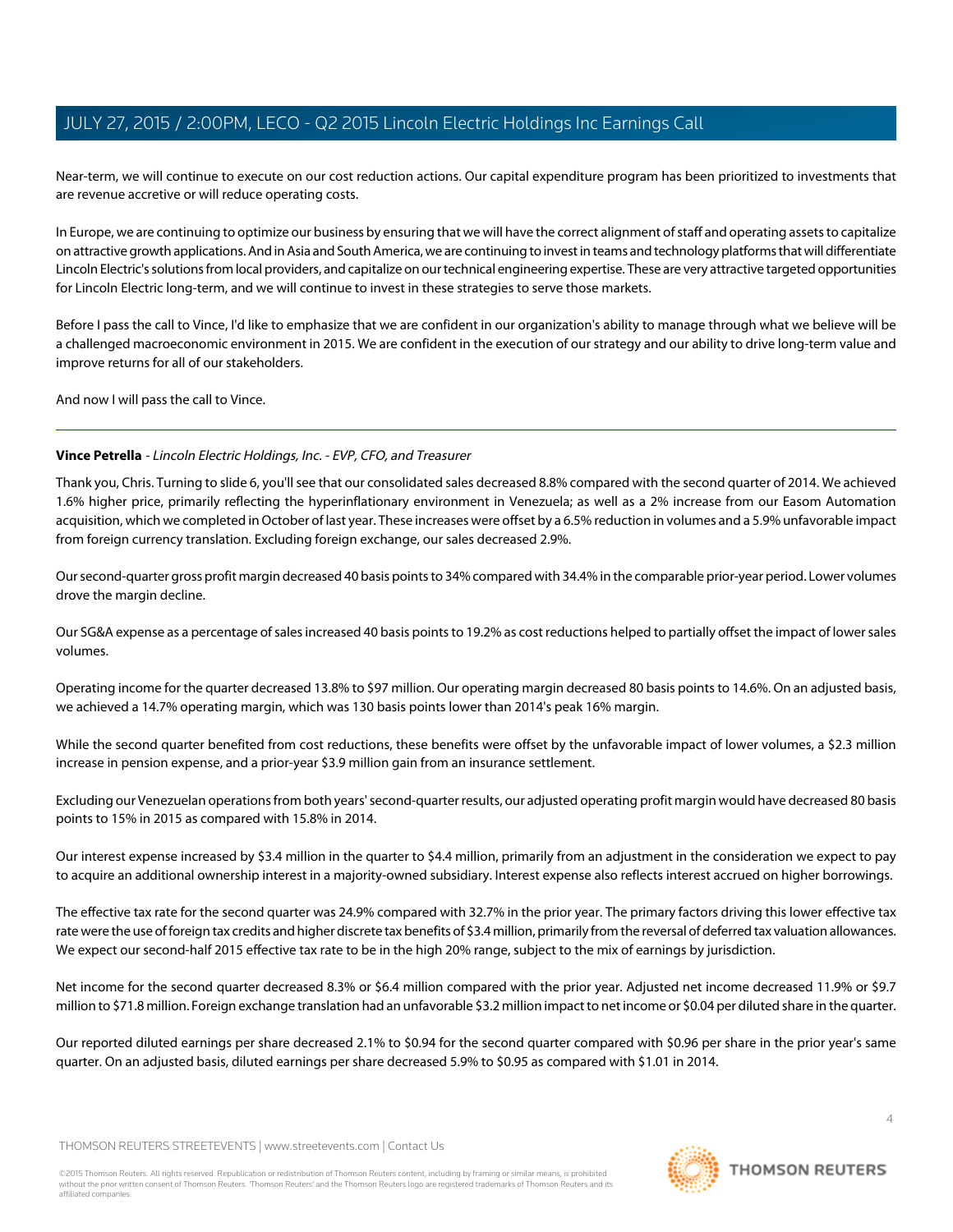Venezuelan operations contributed \$0.02 per share in adjusted earnings in the second quarter of 2015 as compared with \$0.04 of adjusted EPS in the comparable period of 2014. If Venezuelan results and special items were excluded from both periods, our adjusted EPS would have decreased 4% to \$0.93 per share versus \$0.97 in 2014.

Now moving to the geographical segments on slide 7. Our North American welding segment's second-quarter adjusted EBIT margins declined by 210 basis points to 17.6%, primarily due to lower volumes and mix. Reported sales decreased 3.4% in the quarter on 5.1% lower volumes, as relatively flat domestic demand was offset by a 27% or \$17 million decline in US exports. US export demand contracted notably in Asia-Pacific, Russia, and the Middle East, primarily impacted by reduced oil and gas sector activity.

In Europe, our adjusted EBIT margin declined 240 basis points to 9.9% on 2.9% lower volumes. Reported sales declined 21.3% or 3.4%, excluding the unfavorable foreign exchange impact. Volume declined on weaker oil and gas activity in the region and challenging year-over-year comparisons.

Moving to slide 9, the Asia-Pacific welding segment's adjusted EBIT margin increased 380 basis points to 4.3% on mix improvements associated with our strategic repositioning in the region and favorable year-over-year comparisons. Sales in Asia-Pacific were down 26.8% in the quarter on 22.8% lower volumes. The volume decreases were primarily due to our ongoing repositioning of the portfolio as well as persistent end-market weakness in mining, heavy fabrication, and, more recently, transportation sectors. We did achieve sales growth in our strategic focus areas of automation systems and equipment.

South American welding's adjusted EBIT margin decreased 920 basis points to 3.6% as compared with 12.8% in the prior-year period. The margin decline reflects lower volumes and lower margins in Venezuela in addition to weakening macroeconomic conditions in Brazil.

Adjusted EBIT in 2015 includes \$1.3 million from Venezuela, which compares with \$4.4 million in 2014.

The Harris Products Group expanded second-quarter EBIT margins by 210 basis points to 11.1%. Volumes increased 2.3% in the quarter from growth in equipment in the retail channel, as well as from favorable year-over-year comparisons. Pricing decreased due to lower metal cost, primarily silver.

Moving to slide 12. While our cash flow from operations decreased to \$77 million in the quarter, we did voluntarily contribute \$25 million to our US pension plans. Excluding this contribution, cash flow from operations would have been relatively steady compared with the prior-year period.

Looking at our first-half 2015 results, our cash flows from operations increased 9.7%, reflecting benefits from working capital improvements and a \$25 million tax refund received in the first quarter.

In addition, our first-half cash flows include \$47 million in contributions to our pension plans, approximately double last year's contributions. Our average operating working capital to net sales ratio improved 180 basis points to 18% as compared with the prior year.

Looking at our uses of cash, we spent approximately one-third less on capital expenditures versus prior-year at \$17 million in the quarter. We now estimate our full-year 2015 capital spending plan to be in the range of \$65 million to \$70 million. This compares to our previous estimate of \$65 million to \$75 million. Additionally, we paid cash dividends of \$22 million, reflecting this year's 26% higher dividend payout rate.

During the quarter we spent approximately \$56 million repurchasing over 846,000 shares for Treasury. For the first six months of 2015, we have spent \$158 million on share repurchases. As Chris mentioned in his opening comments, we continue to target the \$400 million for share repurchases in 2015.

Now, just a couple of comments on our 2015 outlook before we open the call for questions. Given the slow recovery that we are experiencing in domestic markets and general weakness in developing regions, we do remain cautious about any near-term catalyst in the industrial space. We expect the ongoing strength of the US dollar to continually negatively impact our 2015 reported revenue and earnings, both on a translation basis and in reduced demand for our US-dollar-denominated US exports. We also anticipate continued weakness in the oil and gas sector and its related industries.

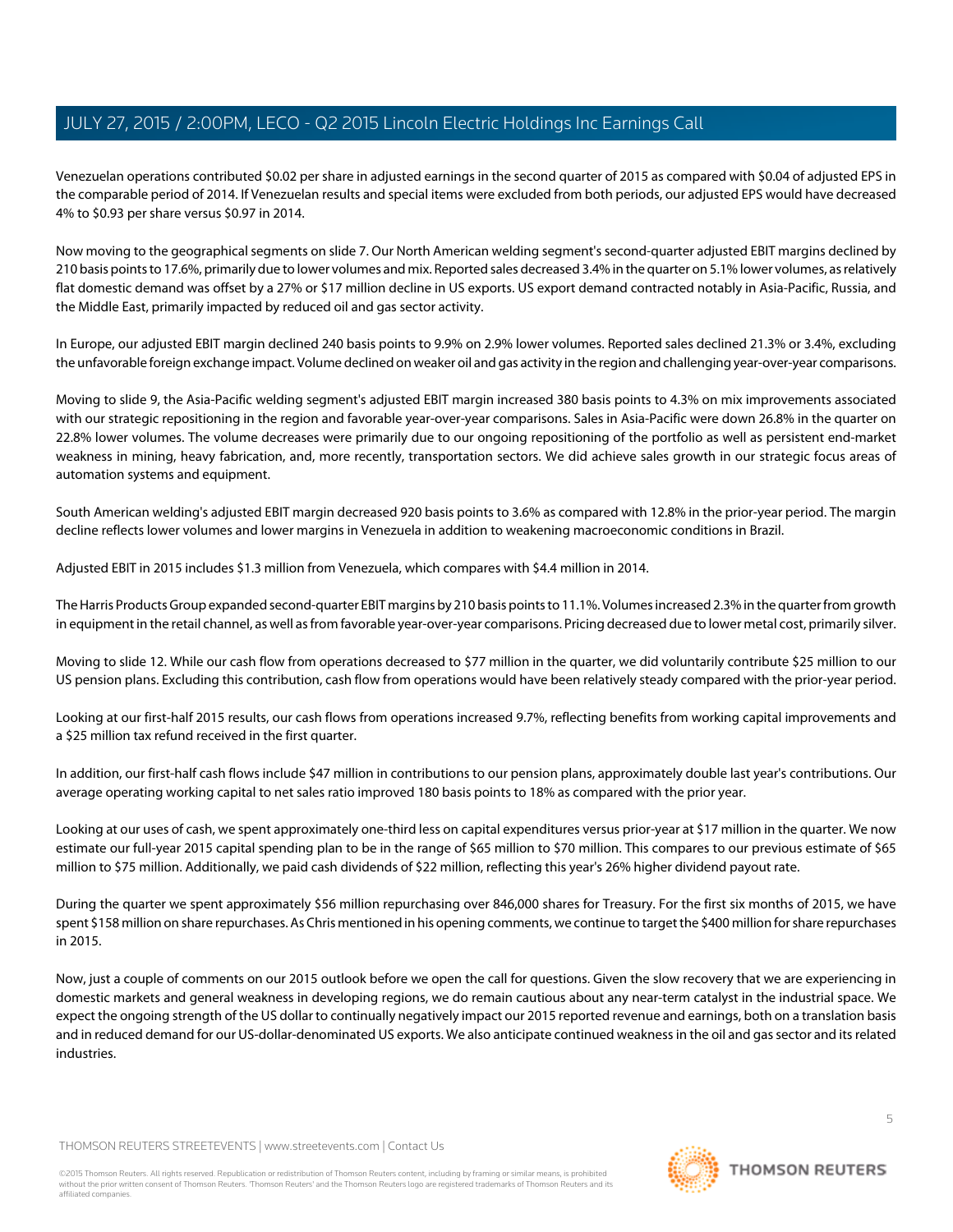Despite the challenges that we face in this environment, we remain focused on improving margins, cash flow generation, and returns. We are confident in our ability to successfully navigate through this slow period. We will continue to reinvest in the business and pursue acquisitions as part of our 2020 Vision and Strategy.

With that, I would like to turn the call over for questions.

# **QUESTIONS AND ANSWERS**

#### **Operator**

<span id="page-5-0"></span>(Operator Instructions). Matt McConnell, RBC Capital Markets.

#### **Matt McConnell** - RBC Capital Markets - Analyst

Could you maybe give a little more insight into the oil and gas decline? Obviously got a little bit weaker here. But customer conversations or anything else that suggests this will get worse in the back half of the year, or just what are your expectations for this market over the next couple quarters?

#### **Chris Mapes** - Lincoln Electric Holdings, Inc. - Chairman, President, and CEO

Well, Matt, I would say, first, our first quarter of 2015, we didn't have the level of impact that we expected in the oil and gas. We mentioned at that time that we knew that we would begin to see compression in that demand model, and we certainly experienced that in Q2.

I would tell you that we don't have any conversations that we are engaging in that should lead us to believe that it's going to significantly differ as we move forward. But we are also not seeing anything in today's environment that leads us to believe that we're expecting any improvement in that business.

It's not just a US phenomenon. It's also impacting oil and gas and a multitude of segments in our businesses around the world. So our expectation is that we are beginning -- we have seen that in our Q2 results, and are expecting to continue to see that type of activity as we exit through the rest of 2015.

# **Matt McConnell** - RBC Capital Markets - Analyst

Okay, got it, thanks. And then separate question on the pace of the buyback; slowed down a little bit in the second quarter. And you are below the pace for the 400. But were you blocked out of the market at any point around the pre-announcement? Or did you just decide to slow it down a little bit in 2Q? Or at what point would that accelerate to get up to the \$400 million that you are talking about for the year?

#### **Chris Mapes** - Lincoln Electric Holdings, Inc. - Chairman, President, and CEO

Matt, it's a little bit of both of those things. We do have a blackout period that runs about two weeks before the end of the calendar quarter. So we've been on a 10b5 plan at a little bit more modest levels of repurchases since that time. So I would expect the acceleration to begin when the new window opens in about three or four days. So we will need to buy more shares than what we have been doing in the last 30, 45 days. And we did slow down a little bit towards the middle/end of this quarter in anticipation to open up the window for the last part of the year.

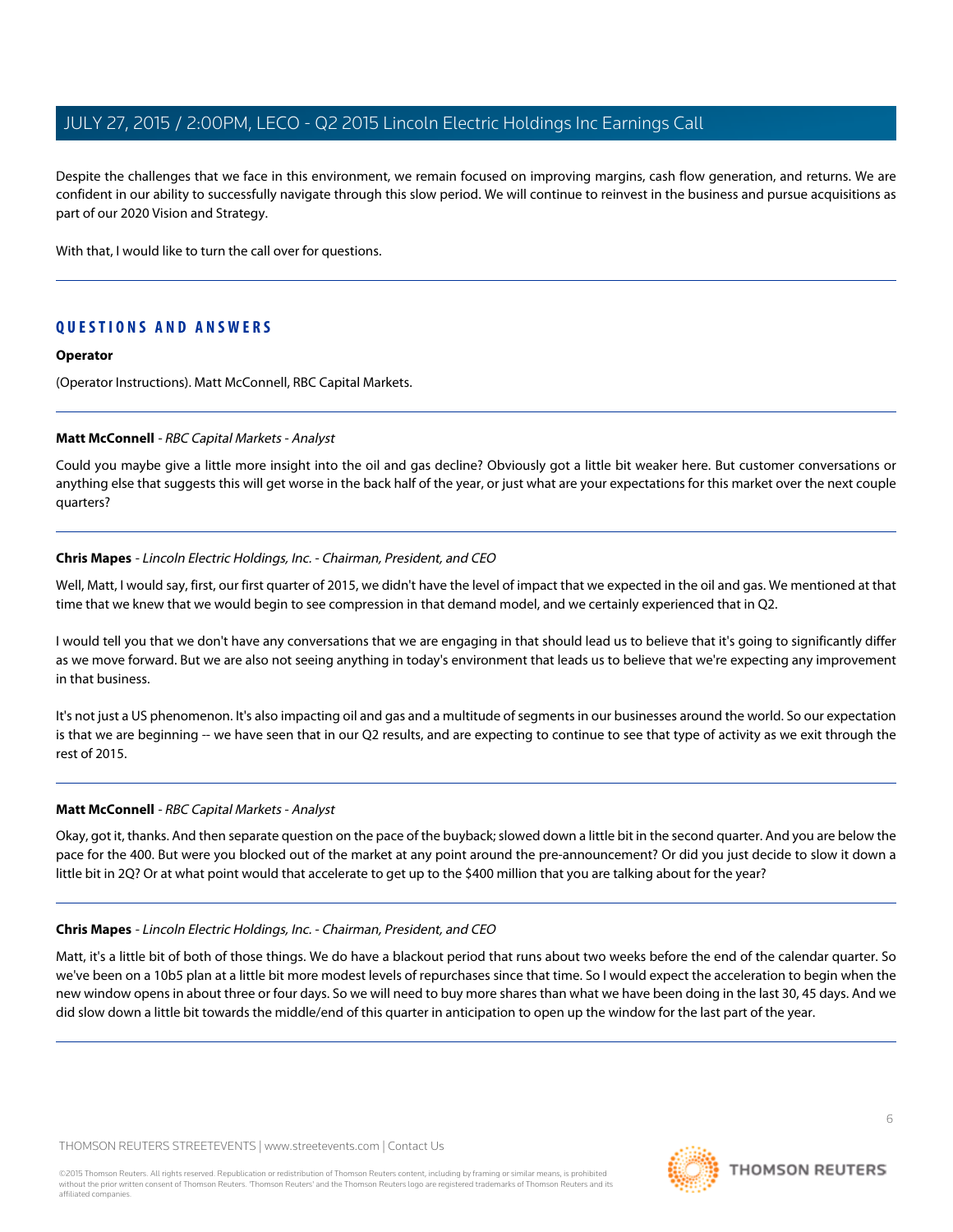# **Matt McConnell** - RBC Capital Markets - Analyst

Okay, great. Thanks very much.

## **Operator**

<span id="page-6-0"></span>Schon Williams, BB&T Capital Markets.

# **Schon Williams** - BB&T Capital Markets - Analyst

I wonder if we could just talk about maybe the restructuring and some of the cost controls that were put in place in Q2. From the comments, it sounded like it was more kind of across the board, but then the actual restructuring charges were more isolated to Europe.

Can you just help me understand what actions did you put in place in Q2? And then maybe specifically for Europe, maybe talk about are we -- was the restructuring there mostly people costs? Or are you looking at closing any production? Maybe a little bit more detail on some of the restructuring cost control.

# **Chris Mapes** - Lincoln Electric Holdings, Inc. - Chairman, President, and CEO

Yes, Schon, let me talk about Europe specifically, and then I will let Vince comment about some of the broader activities that we have across the portfolio.

So in Europe, we have been continuing to try to drive a higher-performance organization in our European business. We have implemented some new CRM and sales management tools that have assisted us in evaluating the way we are going to market. Most of the restructuring charges that you saw there in the second quarter were the realignment of people relative to being able to achieve that longer-term.

So it was not any physical assets or physical asset closures; it was all around reorganization in our sales and marketing organization, as we have been trying to drive a higher-performance organization there; a business that can drive more solutions for us, where traditionally we had some markets there that were probably more channel-oriented. And we are just trying to continue to execute on that strategy. And that is really the impact that you saw from Europe in Q2.

# **Vince Petrella** - Lincoln Electric Holdings, Inc. - EVP, CFO, and Treasurer

From a broader perspective, the way that we look at our cost savings are we categorize them into two buckets: one being what we would refer to as temporary cost savings, cutting back on discretionary spending, adjusting and aligning our cost base with the volumes that we are now afforded in the marketplace. And that would include eliminating overtime, taking hours down, taking all of those variable type costs down to, again, a better match of our cost structure with our revenue line.

And then the other category would be what we believe to be structural changes. And Chris highlighted what we believed to be a structural change in Europe. And structural changes are situations where we are taking out, we believe permanently, fixed costs in our structure that will not come back when volumes improve.

And our estimates today on both of those categories are that the temporary discretionary type of savings will range, on an annualized basis, of between \$10 million and \$15 million today. And on the structural side, we have about \$4 million to \$6 million of annualized cost savings that we could expect going forward through the last half of this year and into next year.

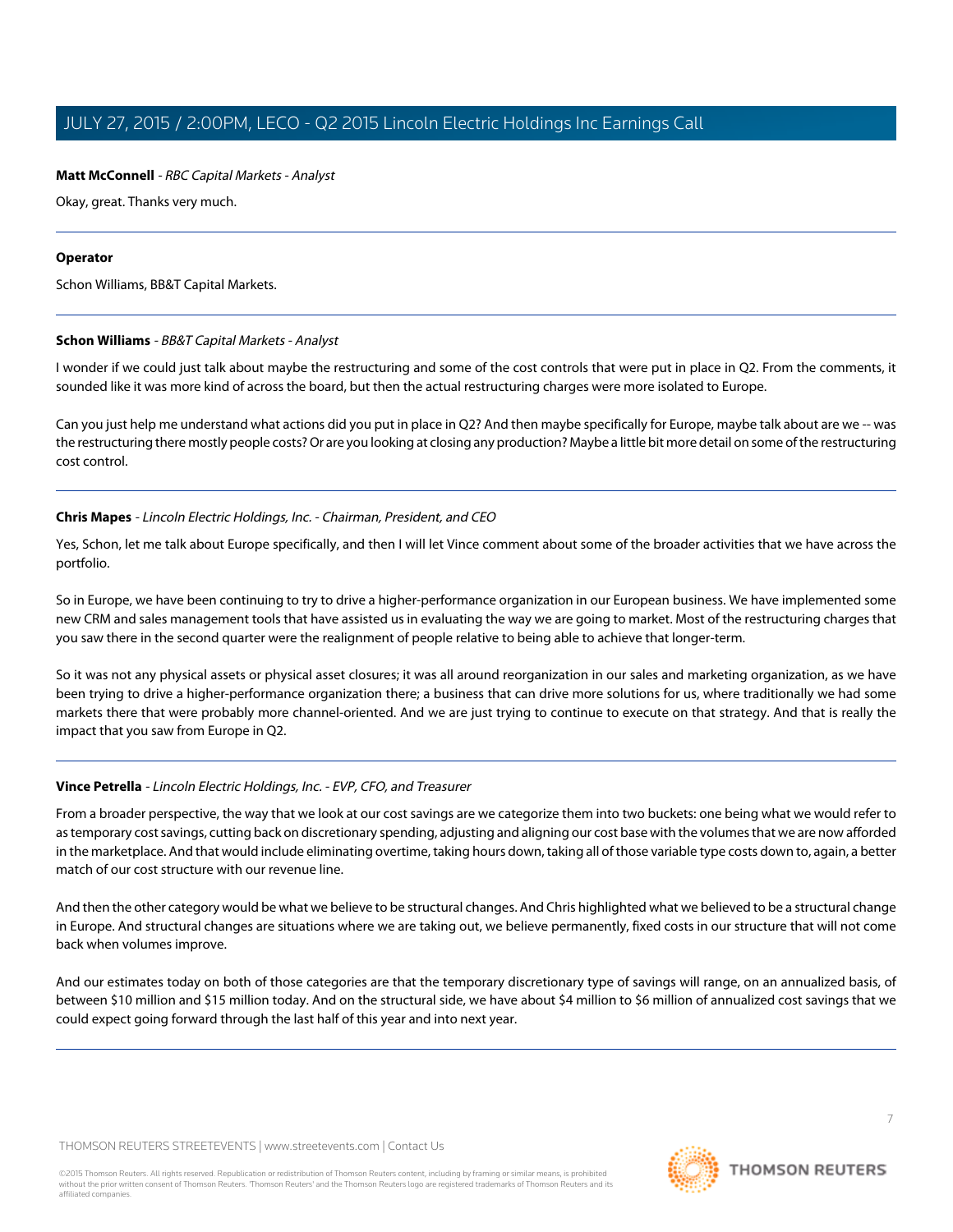## **Schon Williams** - BB&T Capital Markets - Analyst

All right. That's helpful. And then maybe just a question on the markets. I wonder if you could just talk a little bit about the different dynamics that you are seeing at the pipe mills being strong versus pipeline being weaker, maybe just talk a little bit about that. And then also it looked like auto had dropped out as one of your stronger markets. Just maybe if you could comment specifically on what you're seeing in automotive right now.

## **Chris Mapes** - Lincoln Electric Holdings, Inc. - Chairman, President, and CEO

Schon, automotive probably dropped out only in that it's not strengthening. It's coming off of a very strong 2014. 2015 has stayed very strong for us also, with strength in some new applications that we are moving into that marketplace, and strength in aluminum portfolios that we continue to move into the automotive industry.

So the pipe mill versus pipeline dynamic -- it's not a perfect equilibrium of demand between what we see in the installation activity in pipe versus what we see in the pipe mill activity. Pipe mills have started back up more strongly on a global basis, with some activity in North America as well as some activity in a couple other regions around the world.

So we have seen that dynamic before. It doesn't surprise us. But we would expect that that would hopefully be able to transition into some other activities in the line portion of the business longer-term. Although Lincoln today is engaged in a couple of very large projects, a project in Latin America and another project globally where we are working with contractors on that portion of the business.

So we would hopefully want to see that some of the pipe mill activity would trend into some of the other areas of the market here over the next three to five quarters.

#### **Schon Williams** - BB&T Capital Markets - Analyst

All right. Thanks, guys. I will get back in the queue.

#### <span id="page-7-0"></span>**Operator**

Mark Douglass, Longbow Research.

#### **Mark Douglass** - Longbow Research - Analyst

Chris, can you talk about North America trends? From what I remember, things took a dip in May and then into June, especially in oil and gas. How are things -- how did the quarter end in June? Are we looking into July, at least on a volume perspective, in North America?

#### **Chris Mapes** - Lincoln Electric Holdings, Inc. - Chairman, President, and CEO

Well, Mark, you are right. We held up -- I think you have to take a little bit longer look at it. As you recall, our Q1 in 2015, we were a little bit stronger relative to holding up in the North American marketplace. We were concerned about oil and gas and saw more of that trend in our business as we move towards Q2 with, certainly, concerns over some of the things we saw in the marketplace in May.

We saw some improvement in June from the May run rate. I would tell you that our July business -- it's just awfully early, especially in the North American marketplace, where some large industries might be having some summer shutdowns.

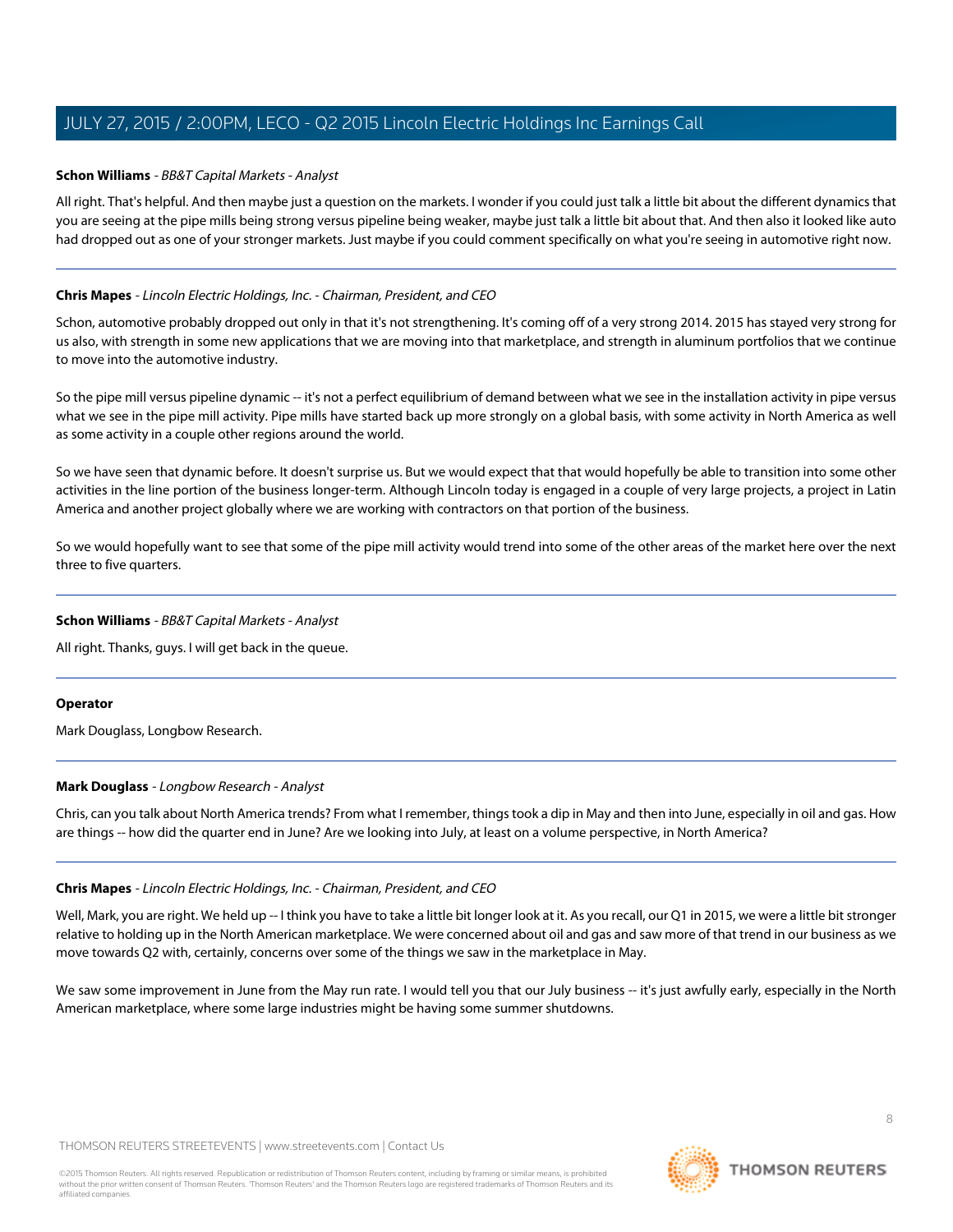So we're not seeing anything significantly different in July from what we've seen in the June run rate for the business. But that's why we've got the cautious outlook as we look forward into Q3 and Q4. I have a difficult time seeing what catalyst is out there to give us confidence that we are going to see any material change in the demand model here in North America as we're looking at Q3 and early Q4.

#### **Mark Douglass** - Longbow Research - Analyst

Right. But with exports down considerably, still you were relatively flat -- a step down from first quarter, but still. Was a lot of that automation demand to help you stay flat in a market that appeared to be down for others?

#### **Chris Mapes** - Lincoln Electric Holdings, Inc. - Chairman, President, and CEO

Well, I would just say automation did assist us with that. But I would also say that our teams in the US business and the North American business continue to execute on their strategies and continue to try to drive solutions into the broad marketplace.

Automotive, although we didn't highlight it, strong and continues to stray strong; transportation, very strong. Ship building here in actually the US/North American marketplace -- we've had some very good opportunities that we have executed on. So the team's continued to work very hard to mitigate the impact, although certainly we would love to see some broader demand trends in the North American marketplace to assist us.

#### **Mark Douglass** - Longbow Research - Analyst

Okay. Then finally, Vince, can you quantify year-to-date how much the portfolio, the product repositioning in Asia-Pac, is affecting the volumes? How much of the volume decline is from the repositioning?

# **Vince Petrella** - Lincoln Electric Holdings, Inc. - EVP, CFO, and Treasurer

Well, year-to-date, the volume impact from Asia-Pacific is about \$24 million of a reduction in total sales. So we have about \$1.3 billion in total sales -- \$1.322 billion. And about \$24 million of the decline from last year's \$1.413 billion is related to Asia-Pacific volume reduction.

#### **Mark Douglass** - Longbow Research - Analyst

Okay. Thank you, that was helpful.

#### <span id="page-8-0"></span>**Operator**

Joe O'Dea, Vertical Research.

# **Joe O'Dea** - Vertical Research Partners - Analyst

First question, just on mining and what you're seeing in activity there, with some of the pressure we've seen across mine commodities over the last six months or so. And I think that we had seen some maybe stabilization along a bottom, and now it seems like that there's a little bit more weakness showing up. So if you could just characterize what you are seeing there. and how you expect that to play out over the next couple quarters.

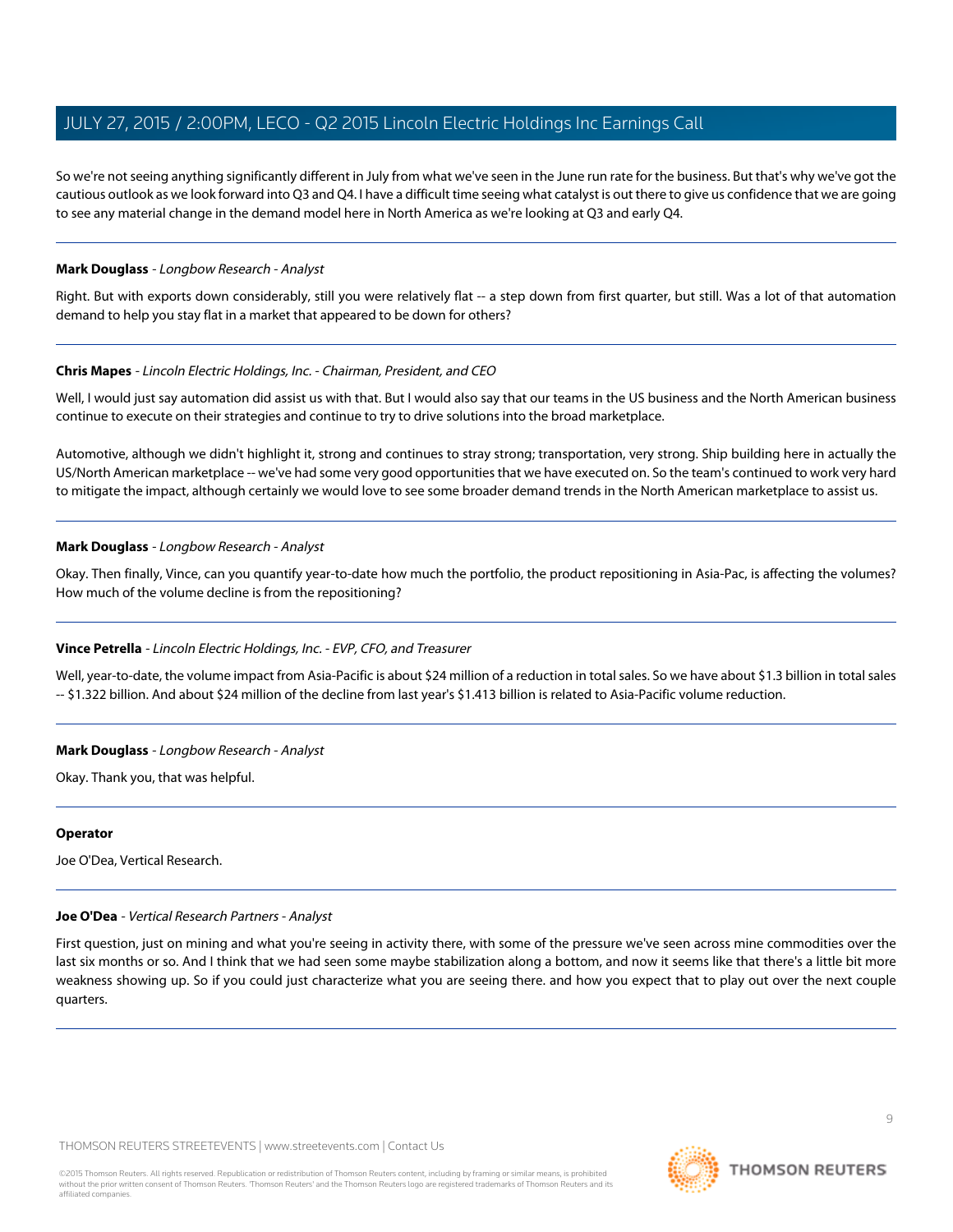# **Chris Mapes** - Lincoln Electric Holdings, Inc. - Chairman, President, and CEO

Look, I think the demand compression we've seen in mining is really driven from a further reduction in copper pricing that has occurred over the last 6 to 9 months. So a lot of the demand models in mining are driven by iron ore, coal, and copper. And copper has had kind of an accelerated deterioration over the last 6 to 9 months. We have recently seen some order trends in the marketplace that show mining continuing to compress.

So mining has been challenged for several quarters. It looks like we are continuing to see that impact within the business, certainly impacting us globally; continue to see challenges in our Australian business, with it being very mining-centric. But I believe that some of the more recent trends that have been negative in mining probably have been driven by further deterioration in the economics around copper.

#### **Joe O'Dea** - Vertical Research Partners - Analyst

Okay. And then one on non-res, and just the extent to which the energy disruption has created any push-outs that you have seen across non-res; from your comments, still seeing activity and recovery there. But any concerns around product push-outs, or just the indications you are getting on visibility into continued go-forward for planned projects?

#### **Vince Petrella** - Lincoln Electric Holdings, Inc. - EVP, CFO, and Treasurer

We don't see anything. As a matter of fact, we look at our structural construction business as one that has actually been strengthening during the course of the year. The sales improvements on a year-over-year basis in North America strengthened from the first quarter to the second quarter. So we see good trending in that particular end-market segment.

#### **Joe O'Dea** - Vertical Research Partners - Analyst

Okay, thanks very much.

#### <span id="page-9-0"></span>**Operator**

Walter Liptak, Global Hunter.

# **Walter Liptak** - Global Hunter Securities, LLC - Analyst

I wanted to ask about the oil and gas in a little bit more detail to see if you've got any more clarity now on how much of that sales that you are seeing decline is coming from product that's going into the upstream versus mid- or downstream.

# **Vince Petrella** - Lincoln Electric Holdings, Inc. - EVP, CFO, and Treasurer

I would tell you that, overall, our oil and gas exposure decline in the second quarter year-over-year is about 20%. And, by far, the greatest proportion of the decline on a year-over-year basis is in the upstream segment. That's over 30%-plus of declines. And certainly midstream and downstream are lot less than that kind of decline. So most of it has been heavily impacted in that upstream subsector.

#### **Walter Liptak** - Global Hunter Securities, LLC - Analyst

Okay. Are you seeing that both for capital equipment for machinery as well as the consumables declining at that same rate?

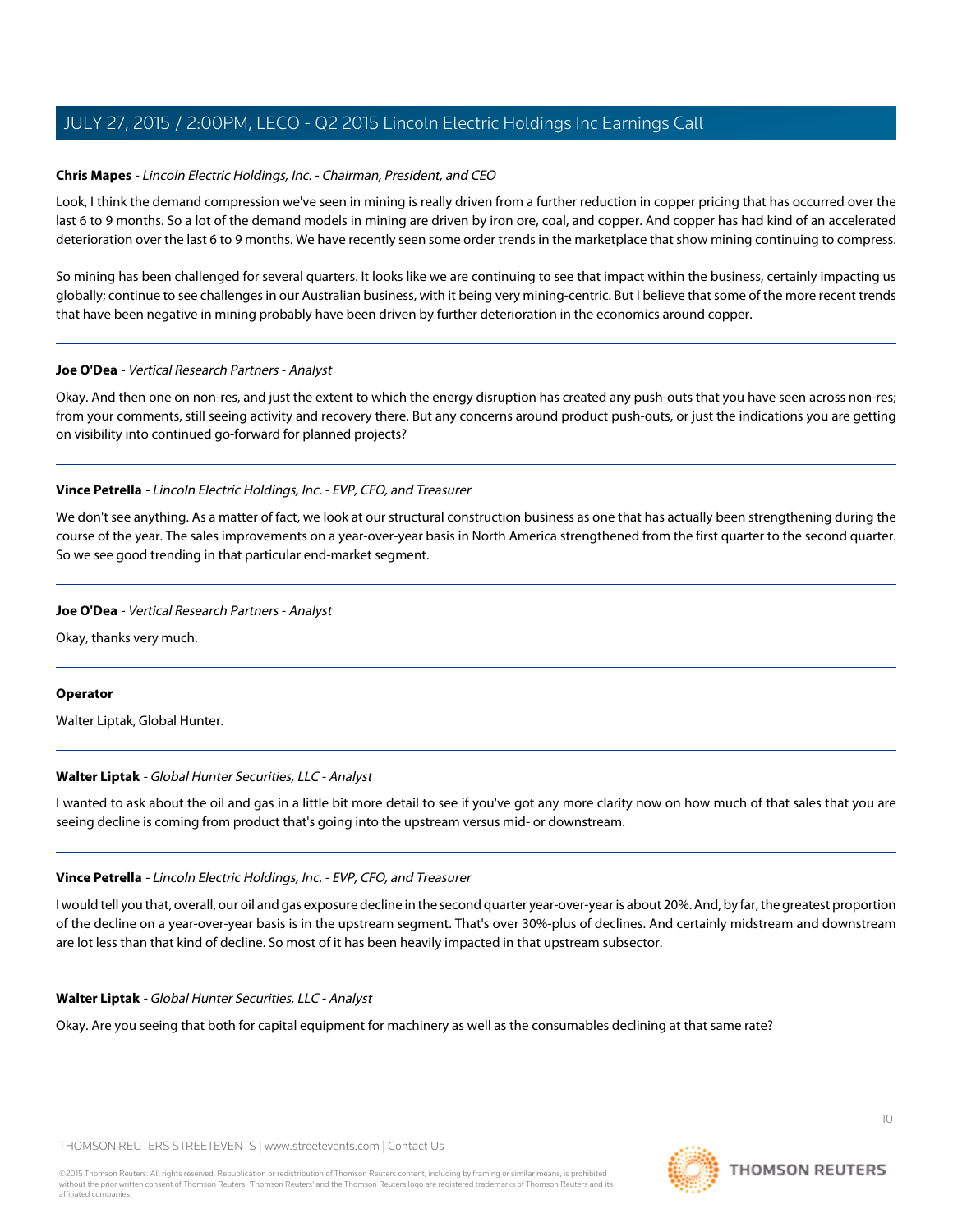## **Vince Petrella** - Lincoln Electric Holdings, Inc. - EVP, CFO, and Treasurer

We are seeing large declines on both sides of the business, Walt.

#### **Walter Liptak** - Global Hunter Securities, LLC - Analyst

Okay. And then I wanted to ask a follow-up on the cost savings, Vince, that you mentioned. The temporary cost savings of \$10 million to \$15 million annualized -- I wonder how much of that shows up in the back half of 2015, and how much in 2016?

And then with the structural changes, the \$4 million to \$6 million seemed large compared to the charge that you took in the quarter. I wonder if there's another charge coming, or if that was from prior restructuring.

#### **Vince Petrella** - Lincoln Electric Holdings, Inc. - EVP, CFO, and Treasurer

Well, starting with the structural changes, we don't always need to take charges to achieve structural savings. Places like Europe -- those are necessary. But we have structural cost savings across our portfolio of geographic and segment businesses. North America and other segments did not have to take those kinds of charges to achieve the structural cost savings.

As far as the pacing, those are annualized numbers. I would tell you that there will be a little bit more emphasis on those savings in the last half of 2015 versus the first half, because much of these initiatives were accomplished during the latter part of the second quarter. So we see a little bit heavier mix in the second half, certainly, versus the first half.

#### **Walter Liptak** - Global Hunter Securities, LLC - Analyst

Okay, great. Okay. Thank you.

#### <span id="page-10-0"></span>**Operator**

Stanley Elliott, Stifel.

#### **Stanley Elliott** - Stifel Nicolaus - Analyst

A quick question on the SG&A. Was some of that savings on the reported line -- was that incentive comp that came out, or was that all just cost savings?

# **Vince Petrella** - Lincoln Electric Holdings, Inc. - EVP, CFO, and Treasurer

Well, certainly, yes, incentive comp was down. And that had a fairly significant impact on the quarter-over-quarter comparisons. We also had some compression from foreign exchange currency translations as well. But, yes, the incentive compensation is down year-over-year because earnings are down.

#### **Stanley Elliott** - Stifel Nicolaus - Analyst

And then switching gears to the automation piece, it's, say, 10%-plus of the overall business. It has been very good. Can you talk about -- the strength that you are seeing now, is that from orders, say, six months, three months ago, before the global slowdown, if you will, has started to materialize or discussions around that? And then can you talk about your visibility within that business, given that it's more of a CapEx-driven product?

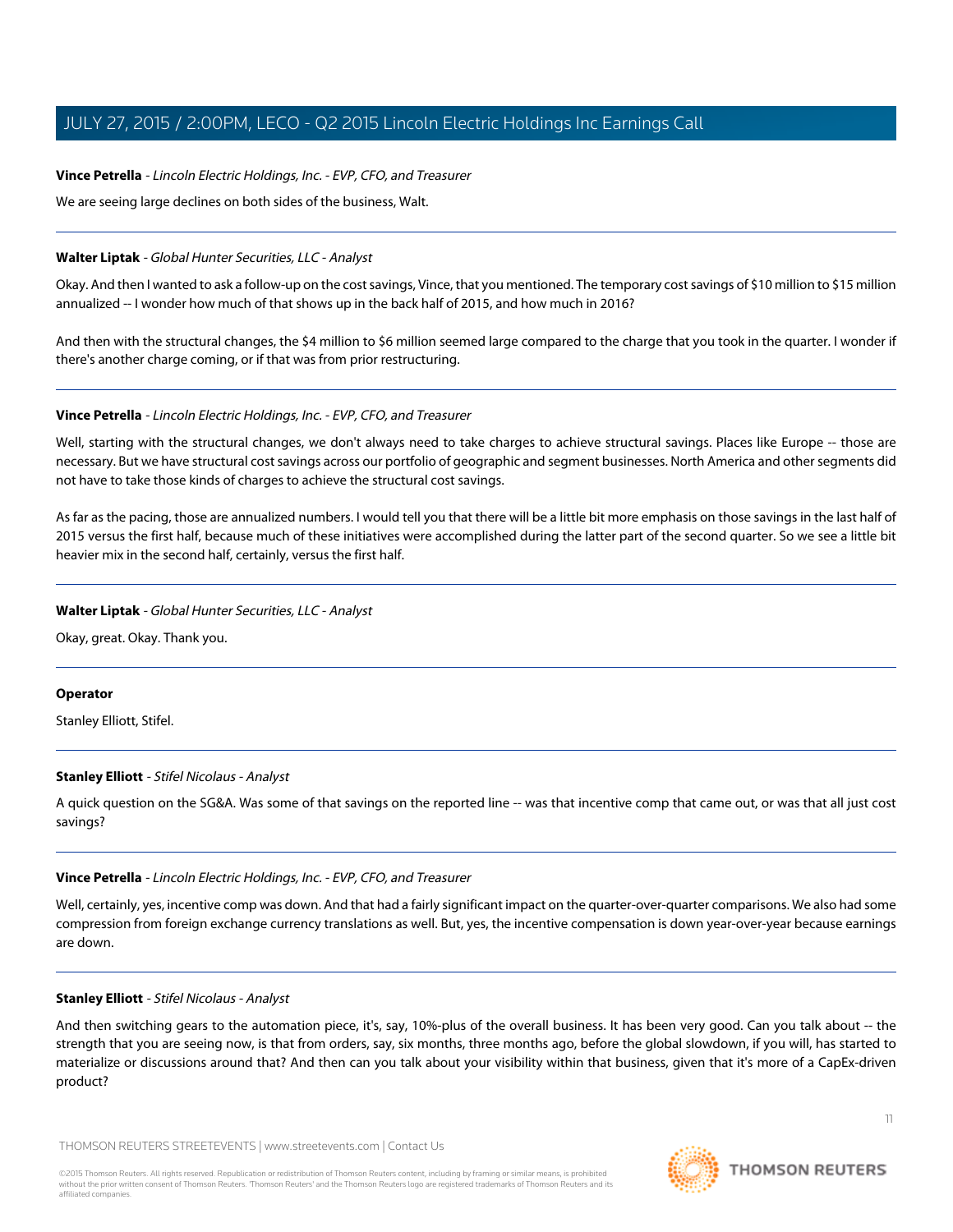# **Chris Mapes** - Lincoln Electric Holdings, Inc. - Chairman, President, and CEO

Well, my first comment would be that we don't think about that business as having a host of demand because of orders or activities that were received or achieved prior to the impact in oil and gas. So we don't think about the business that way. The business still, today, even though it's certainly a more significant piece of the business than what it was a few years ago -- as we continue to build that business out, which we feel strongly that that business can be a much larger piece of the portfolio as we execute on our 2020 Vision and Strategy, I would like to see that business maybe gravitate towards more of a \$600 million or \$800 million business within the portfolio. And as it becomes larger, it will be less choppy in its performance on a quarterly basis.

Some of the various areas within the automation portfolio today, because of their size and because of the fact that they do have, at times, large orders that can be more of a choppy performance for the business.

But we are very focused on executing on our automation strategy. We think that can be a long-term, significant catalyst for us. It's growing at a much higher rate than the core welding business on a global basis. And we see that as a real catalyst for our long-term growth and improved performance.

# **Stanley Elliott** - Stifel Nicolaus - Analyst

And I may be wrong, but that \$600 million to \$800 million number seems higher than what I would have remembered. Is that taking your technologies and putting them into new applications, new end markets? Or what is driving that differential?

# **Chris Mapes** - Lincoln Electric Holdings, Inc. - Chairman, President, and CEO

Look, I would probably say both. Look, we have -- as we have been on this journey in building out the automation business, we have just gotten more and more confidence in our ability to execute on this strategy. So we are out there actively around the world looking at acquisition opportunities to expand this portfolio, whether that would be regional or whether that would be on a solutions basis; and just feel confident that we will be able to continue to make this a larger pace of global Lincoln Electric.

# **Stanley Elliott** - Stifel Nicolaus - Analyst

Lastly, could you comment on the additional ownership in the subsidiary and maybe give us a little more color about the products there, the regions, anything you would care to share?

# **Vince Petrella** - Lincoln Electric Holdings, Inc. - EVP, CFO, and Treasurer

Well, it's in the automation space, Stanley. And it's a North American business that was acquired, now, over a year ago. And we just had an agreement where we bought a majority ownership interest. And we have, as part of the agreement, the earn-out based on the purchase of a remaining interest at an estimated forecasted future earnings level.

So as the business continues to grow rapidly in that automation space and becoming more profitable, we need to bump up our expected liability that will be paid out by the final interest in this majority-owned subsidiary.

#### **Stanley Elliott** - Stifel Nicolaus - Analyst

Great. Thank you very much and good luck.

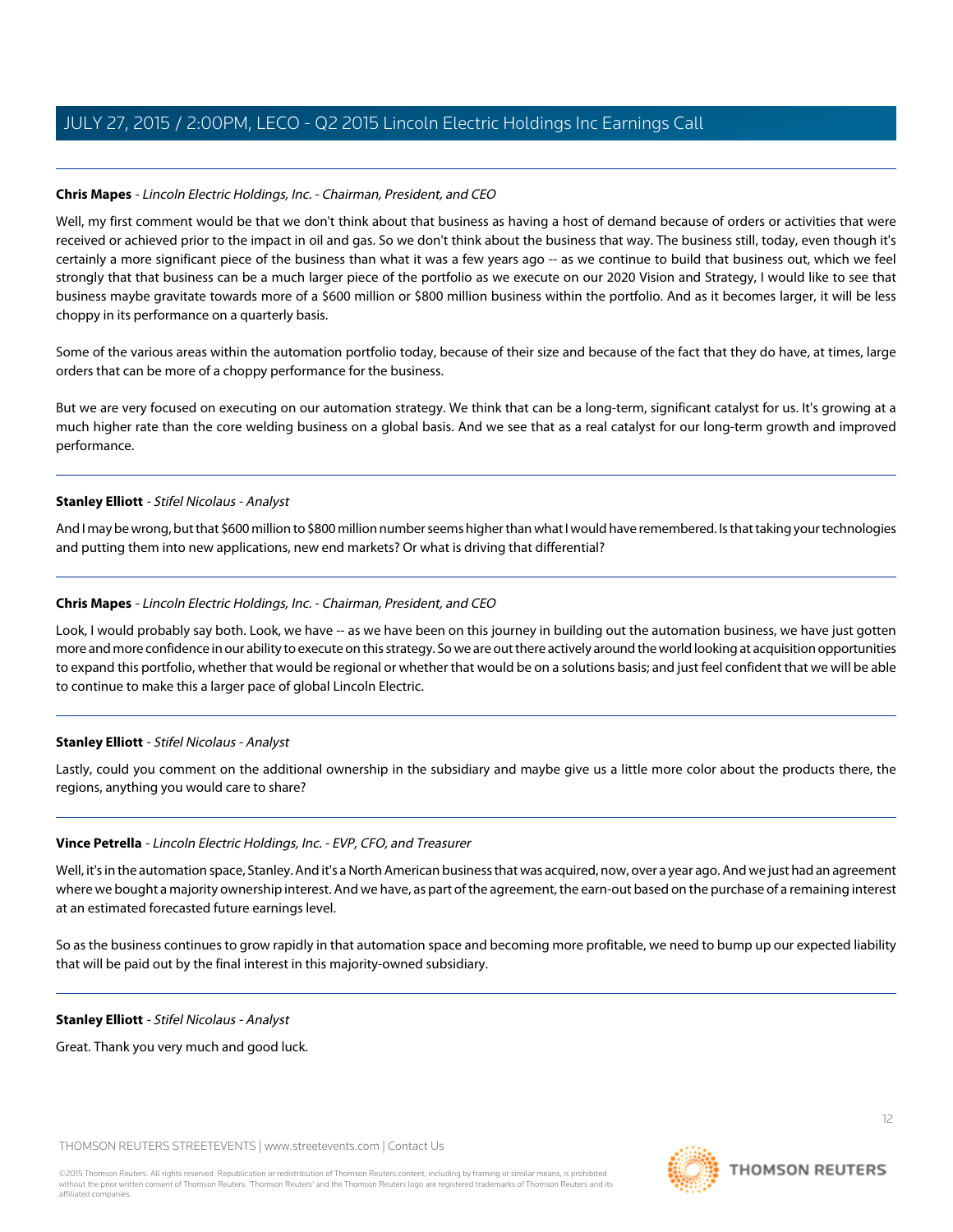#### **Operator**

Liam Burke, Wunderlich.

## <span id="page-12-0"></span>**Liam Burke** - Wunderlich Securities, Inc. - Analyst

Vince, you talked about adjusting on costs on lower volumes. Is there any need to readjust your budget on the R&D side of the business?

#### **Vince Petrella** - Lincoln Electric Holdings, Inc. - EVP, CFO, and Treasurer

Well, we don't think so. We are actually -- our R&D spend in the quarter was up double digits on a year-over-year basis. We are committed to a long-term strategy of driving better and better products into our marketplace. It's not a place that we plan on cutting back at all.

I will remind you, even in the Great Recession, we continued to increase our spending in R&D. We believe it's an area that, no matter what's happening in the markets, we can improve our long-term positioning and strategic advantages in our industry. So we are not going to touch our R&D spend based on temporary fluctuations in demand in our marketplace.

#### **Liam Burke** - Wunderlich Securities, Inc. - Analyst

Great. Thanks, Vince. And Chris, the highlighted weakness in Asia-Pacific mining, heavy fab, offset by some automation activity -- the EBIT margin year-over-year stepped up nicely on lower volumes. Is there any one-time event in there, or is this a trend that you'd expect to continue?

# **Chris Mapes** - Lincoln Electric Holdings, Inc. - Chairman, President, and CEO

No, there are really no one-time events in that P&L. This really comes from our continued work in restructuring and repositioning that business to more of a solutions-based business; focusing on automation and equipment in that marketplace; and mitigating our participation in some of the higher-volume, lower-valued welding activities in the marketplace.

So I do think that that performance may not be as consistent as we'd like. What I mean by that is, we may see a quarter where it steps down slightly. But we are very confident that we are on the right path in repositioning that business in Asia-Pacific.

Our Southeast Asia businesses are performing very well; had a couple of regions that had record performance within that piece of the segment. Australia still challenged, although I can assure you performing at a very good level, considering historically how that business has suffered through other mining cycles. And we've done that through some restructuring and solution-based products that we have moved into that marketplace over the last few years.

**Liam Burke** - Wunderlich Securities, Inc. - Analyst

Great. Thank you very much.

# **Operator**

Justin Bergner, Gabelli and Company.

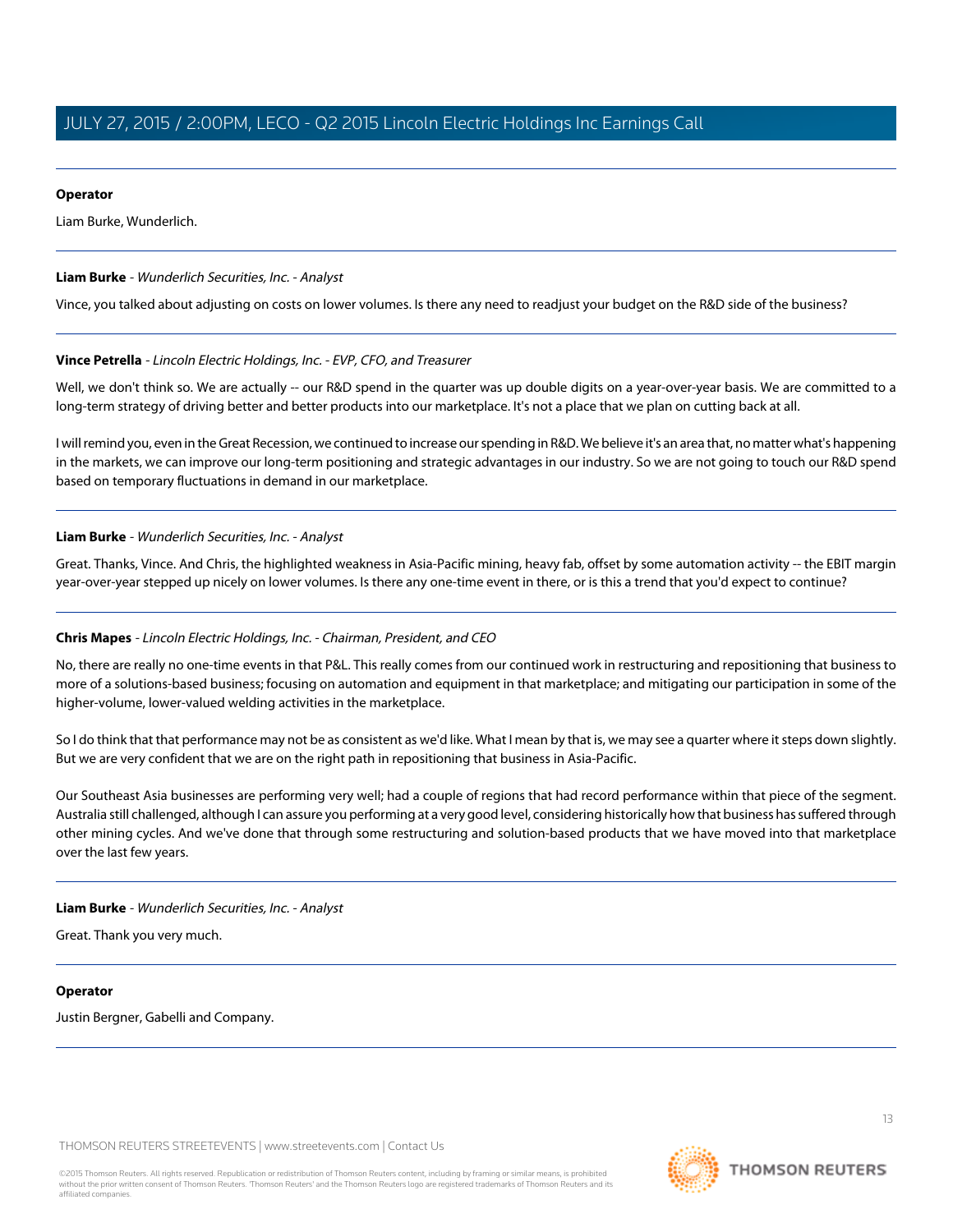#### <span id="page-13-0"></span>**Justin Bergner** - Gabelli & Co. - Analyst

I was wondering, on the automation side, if you could provide a little more perspective or numbers around the growth rates that you have seen here today organically in your automation business, and whether or not the margins are below or above the North American or Company average.

#### **Vince Petrella** - Lincoln Electric Holdings, Inc. - EVP, CFO, and Treasurer

Right now, our margins in that business are in line with our Company average, Justin. As far as growth rates, we've seen on a constant-dollar basis a good, solid, double-digit increase in revenues, ex-acquisitions and ex-foreign-exchange on a year-over-year basis. So we have some elements of the automation business that have some very attractive growth trajectories in this marketplace. And it's clearly performing at a better growth rate than what we are seeing in some of our more traditional core welding end markets.

#### **Justin Bergner** - Gabelli & Co. - Analyst

Great, thank you. One more question, if I may. With respect to mix, how is mix affecting margins in your North American segment year-to-date?

#### **Vince Petrella** - Lincoln Electric Holdings, Inc. - EVP, CFO, and Treasurer

Well, the export business and oil and gas and energy markets tend to be some of our stronger margin opportunities in the portfolio. So to the extent that we have a greater contraction in those end markets and those product portfolios, it's going to put a little bit more pressure on our margins.

So even though our domestic business held up fairly well as compared with a lot of our international markets, the mix is certainly hurting us as oil and gas declines by 20% and exports decline by almost 30%.

#### **Justin Bergner** - Gabelli & Co. - Analyst

Thank you. Is that just with respect to the margins in North America and the mix? Is that purely a function of the decrementals on export energy markets, or the actual average margins for those business also somewhat better than the North American average?

#### **Vince Petrella** - Lincoln Electric Holdings, Inc. - EVP, CFO, and Treasurer

Well, I'd say it's both of those, surely.

#### **Justin Bergner** - Gabelli & Co. - Analyst

Okay. Thank you for taking my questions.

#### **Operator**

Walter Liptak, Global Hunter.

#### **Walter Liptak** - Global Hunter Securities, LLC - Analyst

I just wanted to see if I could ask a broader question. The comments that you've made this morning on currency and O&G and general industrial slowing -- it doesn't sound like there's any catalyst to start to turn things at all. And you guys have been through these cycles before.



 $14$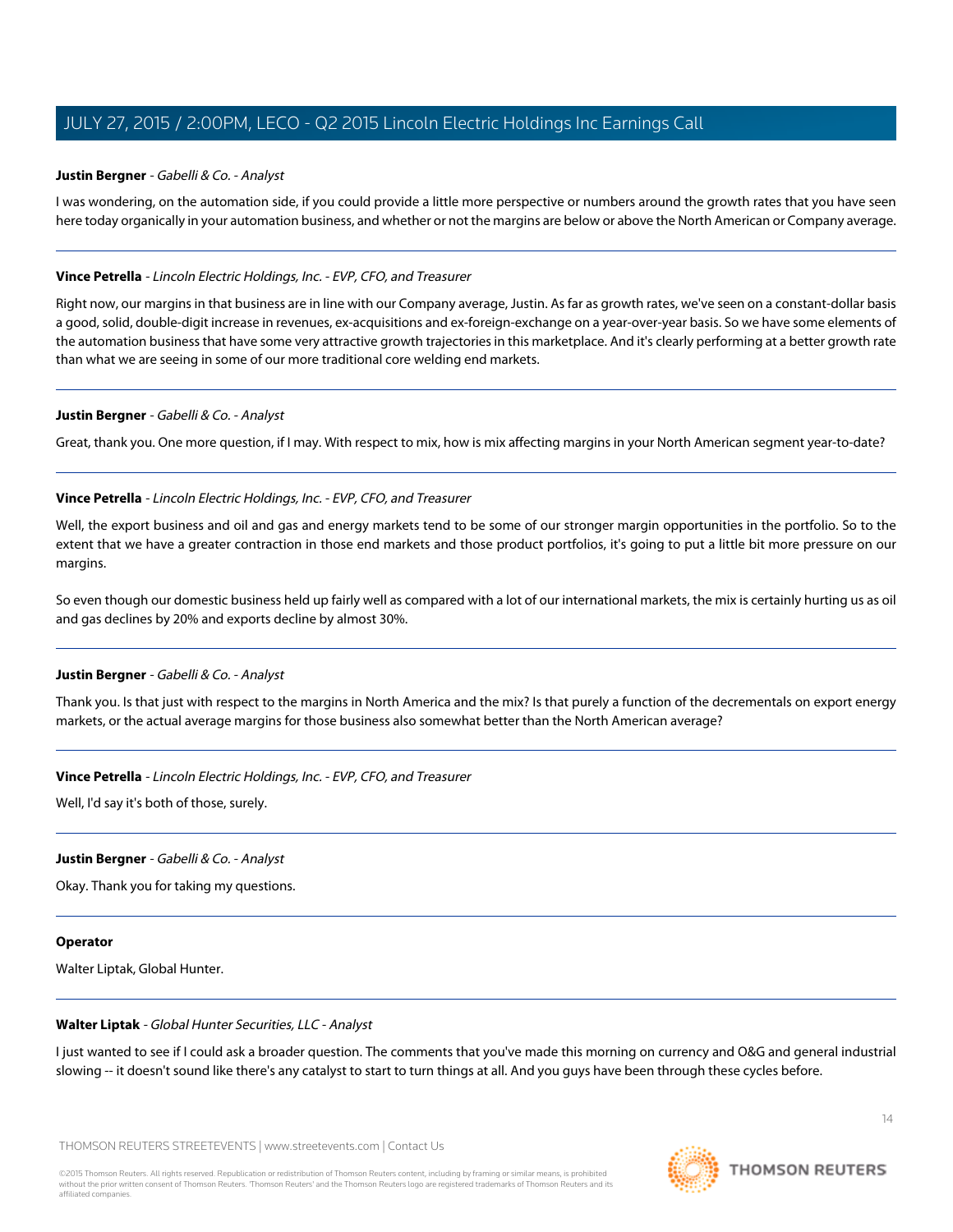Are you thinking that the cycle bottoms? Is it just oil and gas that we need to start picking up? And how are you positioning for 2016? Are you preparing for this to be a longer U-shape, or something that comes back quickly?

#### **Chris Mapes** - Lincoln Electric Holdings, Inc. - Chairman, President, and CEO

Well, while, we certainly don't -- as we have expressed this morning, we have not been able to identify that catalyst that gives us any confidence that the demand model shifts any near-term. So as we're exiting through the rest of 2015, we think we're going to continue to execute on our strategies, work on our cost models; certainly believe that we can perform well during this window, but a pretty challenged demand model.

Expect our automation business to continue to perform well. Expect to have pockets of industries and regions that continue to perform well, I think much like you've seen in our Q2 results. I think it's going to be more difficult at this point to put much color on 2016. Obviously, if we were to see a significant change in some of the commodity prices, or in the oil and gas pricing, then we would see some of those markets move back more quickly.

I've also experienced -- I think we have here at Lincoln where sometimes those markets overshoot some of the expectations and maybe compress a little more quickly. And then we may see some opportunities next year, at least relative to where their demand models have been in 2015. But we certainly don't see any catalyst towards the end of this year. And we will be watching, certainly, those industry segments and the large customers that we have relationships with as we move into 2016.

#### **Walter Liptak** - Global Hunter Securities, LLC - Analyst

Okay. All right, thank you. I appreciate your thoughts on the outlook.

#### **Operator**

This concludes our question-and-answer session.

I would like to turn the call back to Vincent Petrella for closing remarks.

#### **Vince Petrella** - Lincoln Electric Holdings, Inc. - EVP, CFO, and Treasurer

I just want to thank everyone for joining us on the call today and for your continued interest in Lincoln Electric. Very much look forward to reporting on our third-quarter results in October, and our progression and executing on our strategies. Thank you very much.

#### **Operator**

This concludes today's teleconference. You may now disconnect your lines at this time and thank you for your participation.